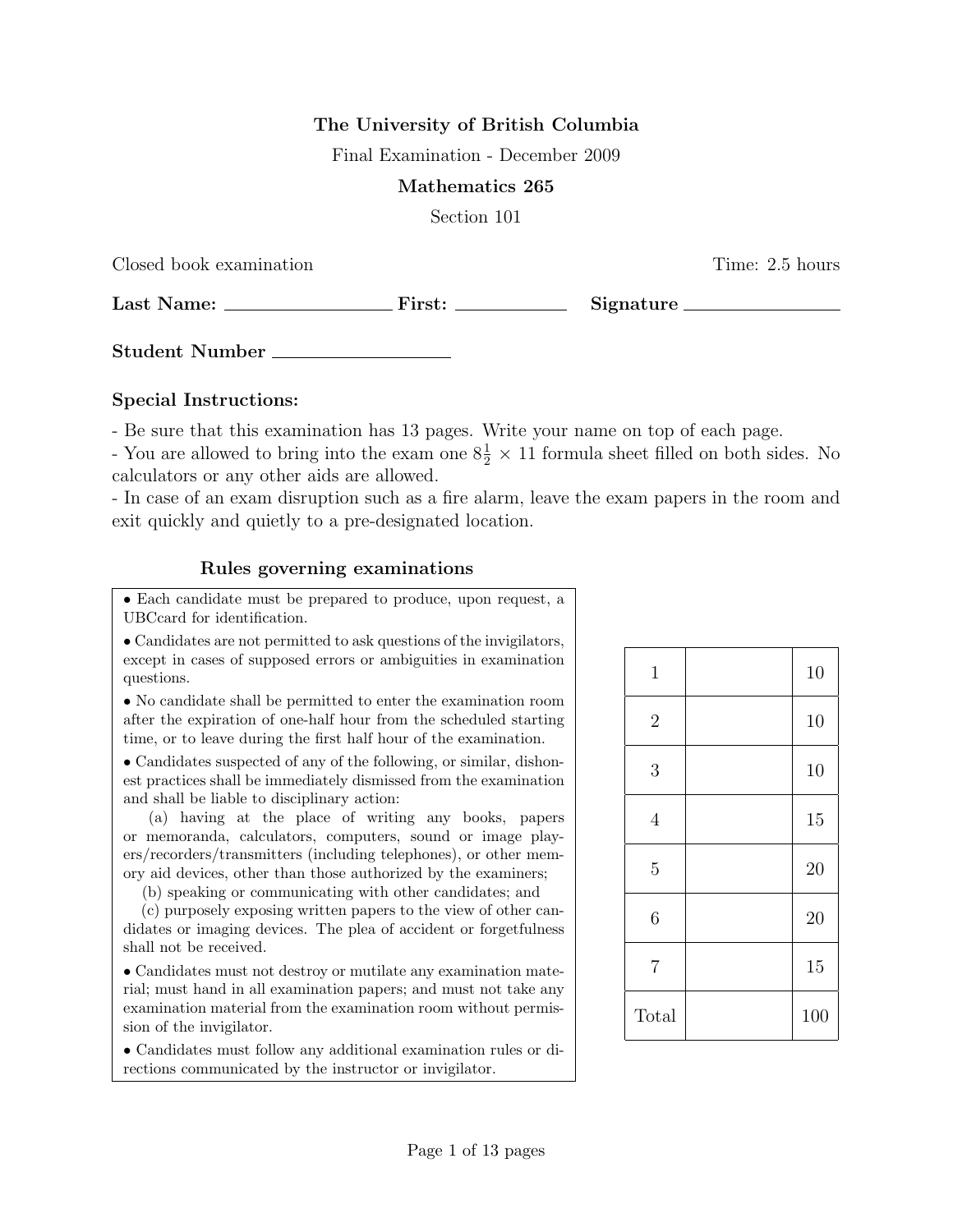| f(t)            | $F(s) = \mathcal{L}{f(t)}$   |
|-----------------|------------------------------|
| 1               | $\frac{1}{s}, s > 0$         |
| $t^n$           | $\frac{n!}{s^{n+1}}, s > 0$  |
| $e^{at}$        | $\frac{1}{s-a}$ , $s > a$    |
| sin(at)         | $\frac{a}{s^2+a^2}, s > 0$   |
| cos(at)         | $\frac{s}{s^2+a^2}, s > 0$   |
| $\sinh(at)$     | $\frac{a}{s^2-a^2}, s >  a $ |
| $\cosh(at)$     | $\frac{s}{s^2-a^2}, s >  a $ |
| $u_c(t)$        | $\frac{e^{-cs}}{s}, s > 0$   |
| $u_c(t) f(t-c)$ | $e^{-cs}F(s)$                |
| $e^{ct}f(t)$    | $F(s-c)$                     |

# Some Laplace transforms: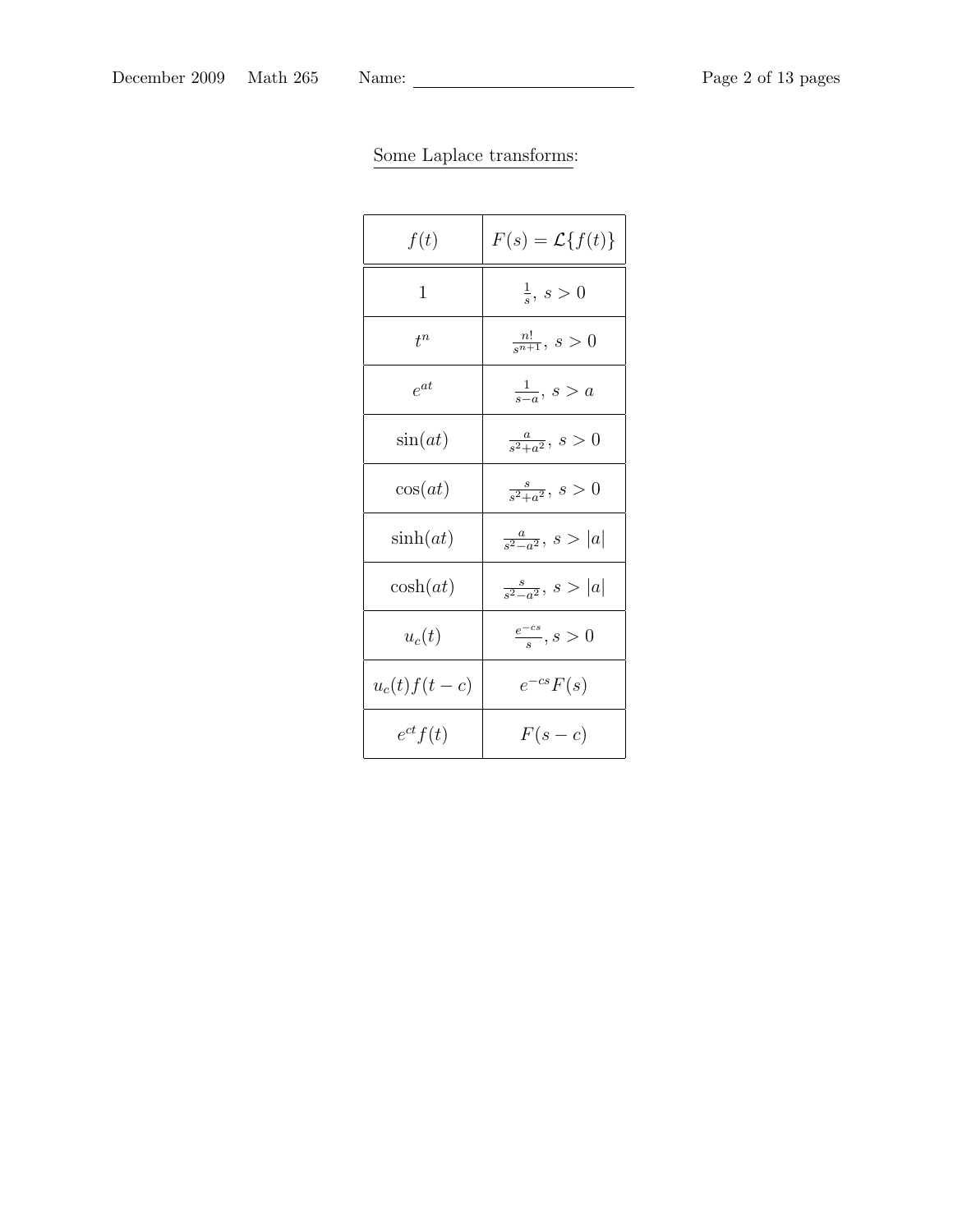[10] 1. Solve the initial value problem:

$$
(e^x \sin x)y' = -1 - (e^x \cos x)y,
$$

with  $y(\pi/2) = e^{-\pi/2}$ .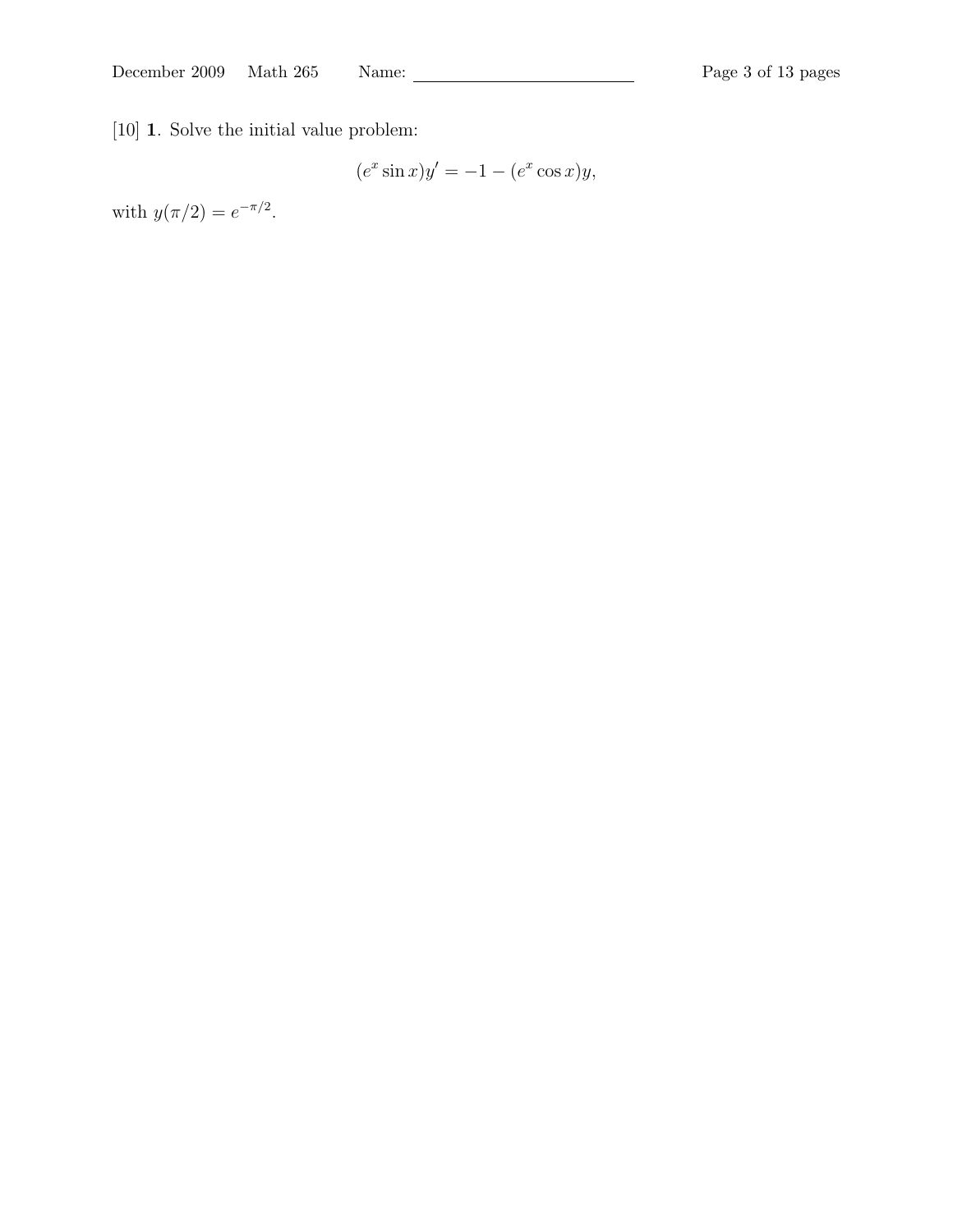[10] 2. Find all solutions of the differential equation

$$
(x+1)^3y' + (x+1)e^{-y} = 0.
$$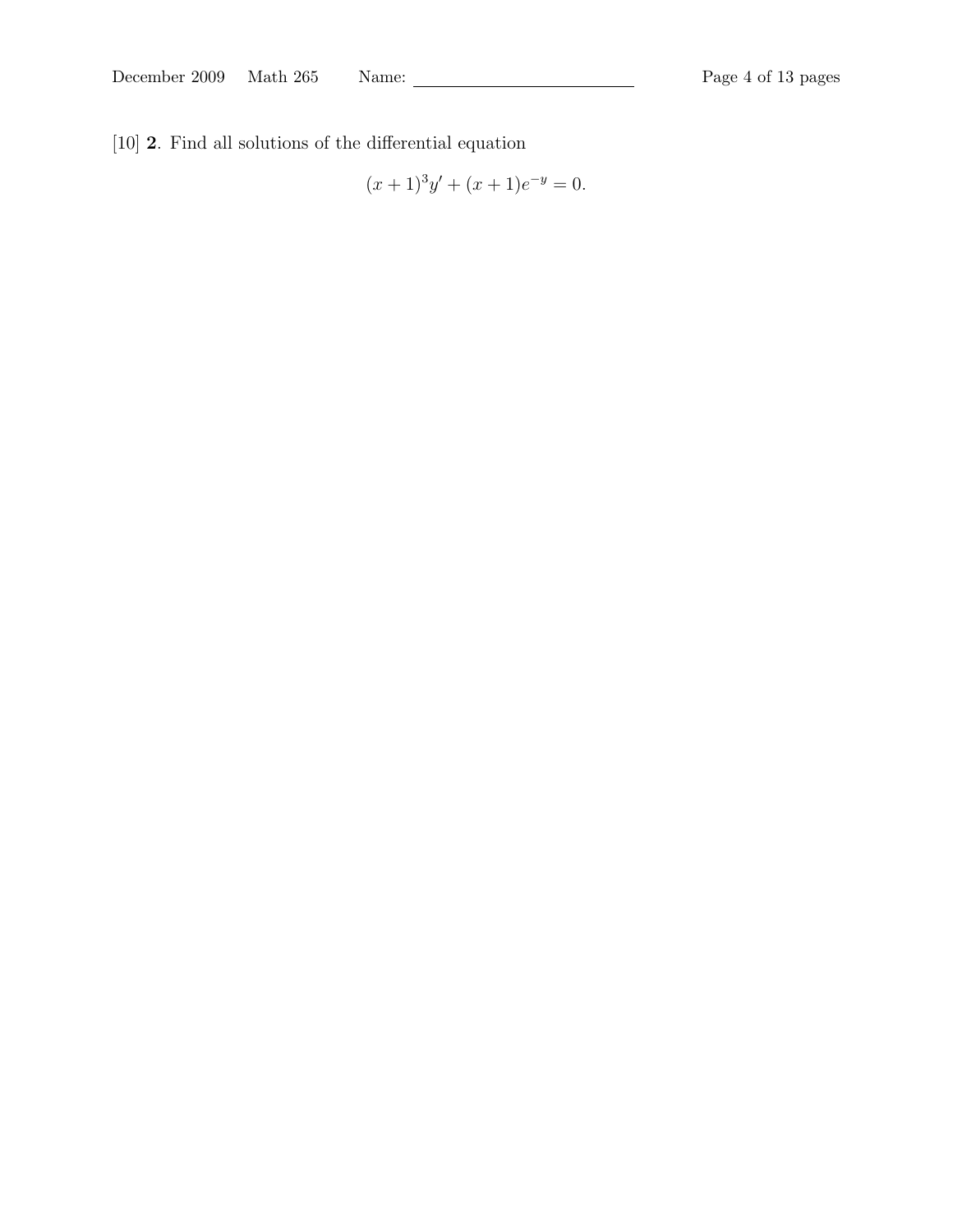[10] 3. Consider the differential equation

$$
y'' + p(t)y' + q(t)y = 0 \tag{*}
$$

where  $p$  and  $q$  are continuous functions for all  $t$ .

(a) Can  $y(t) = \sin(t^2)$  be a solution on an interval containing  $t = 0$  of the differential equation (∗)? Explain your answer.

(b) Calculate the Wronskian of t and  $t^2$ .

(c) Can t and  $t^2$  both be solutions of the same differential equation  $(*)$ ? Explain clearly.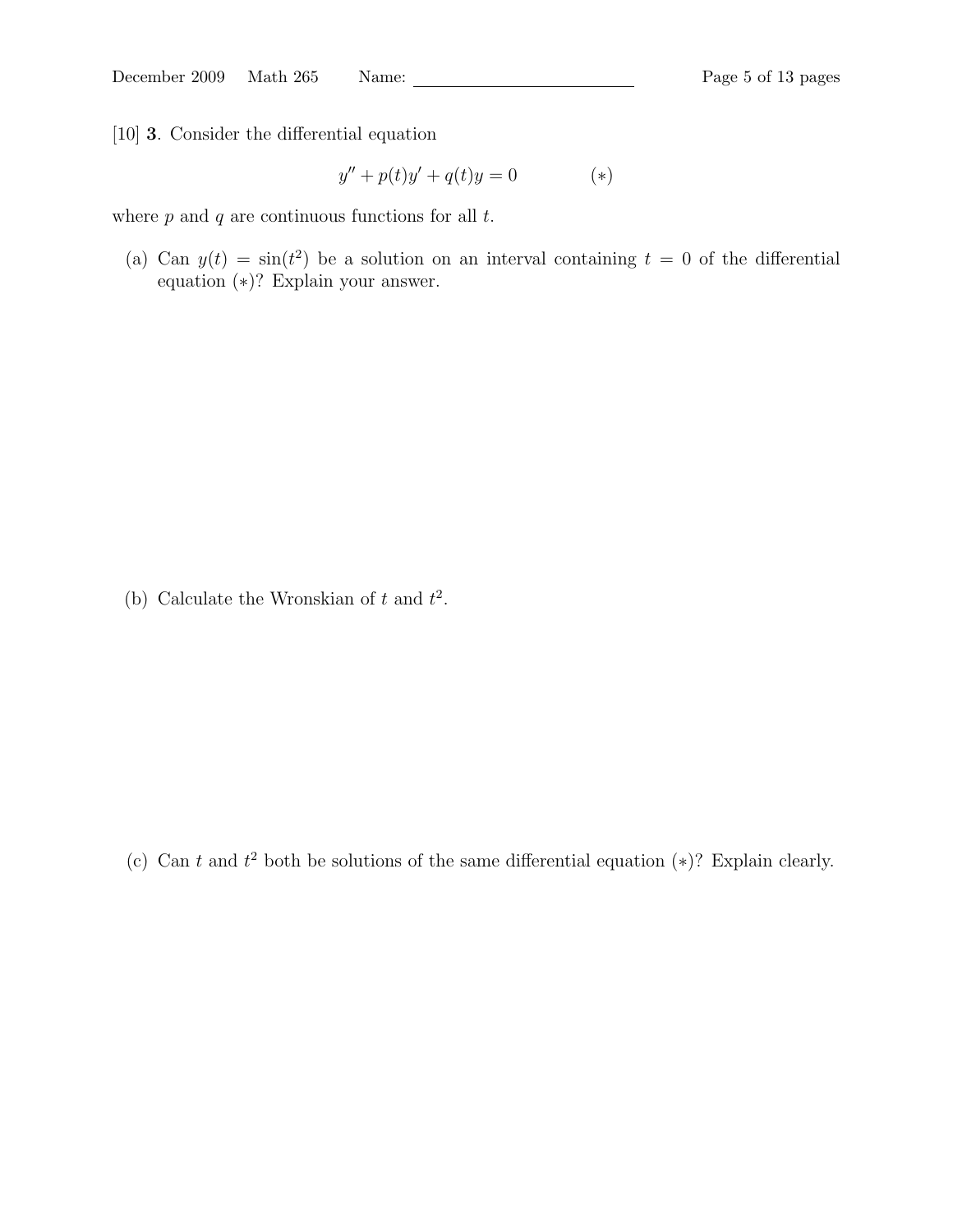[15] 4. Use the method of undetermined coefficients to find the general solution of

 $y'' + y = \cos t.$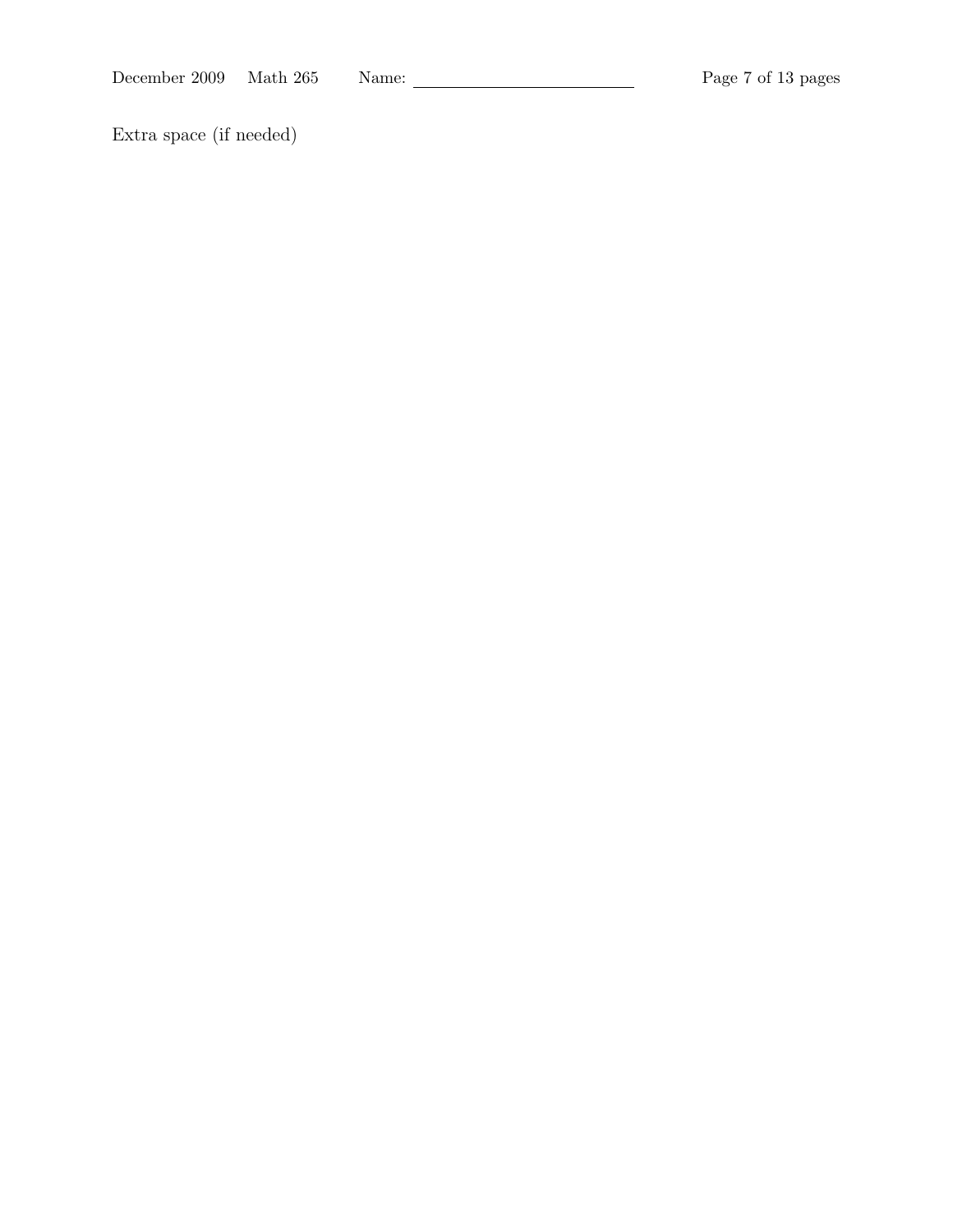[20] 5. Consider the initial value problem

$$
y'' - 3y' + 2y = g(t), \t y(0) = 1, y'(0) = 1
$$

where

$$
g(t) = \begin{cases} 1 & \text{if } 0 \le t < 1 \\ 0 & \text{if } t \ge 1. \end{cases}
$$

- (a) Compute the Laplace transform  $\mathcal{L}\{g(t)\}.$
- (b) Use the method of Laplace transforms to solve the initial value problem.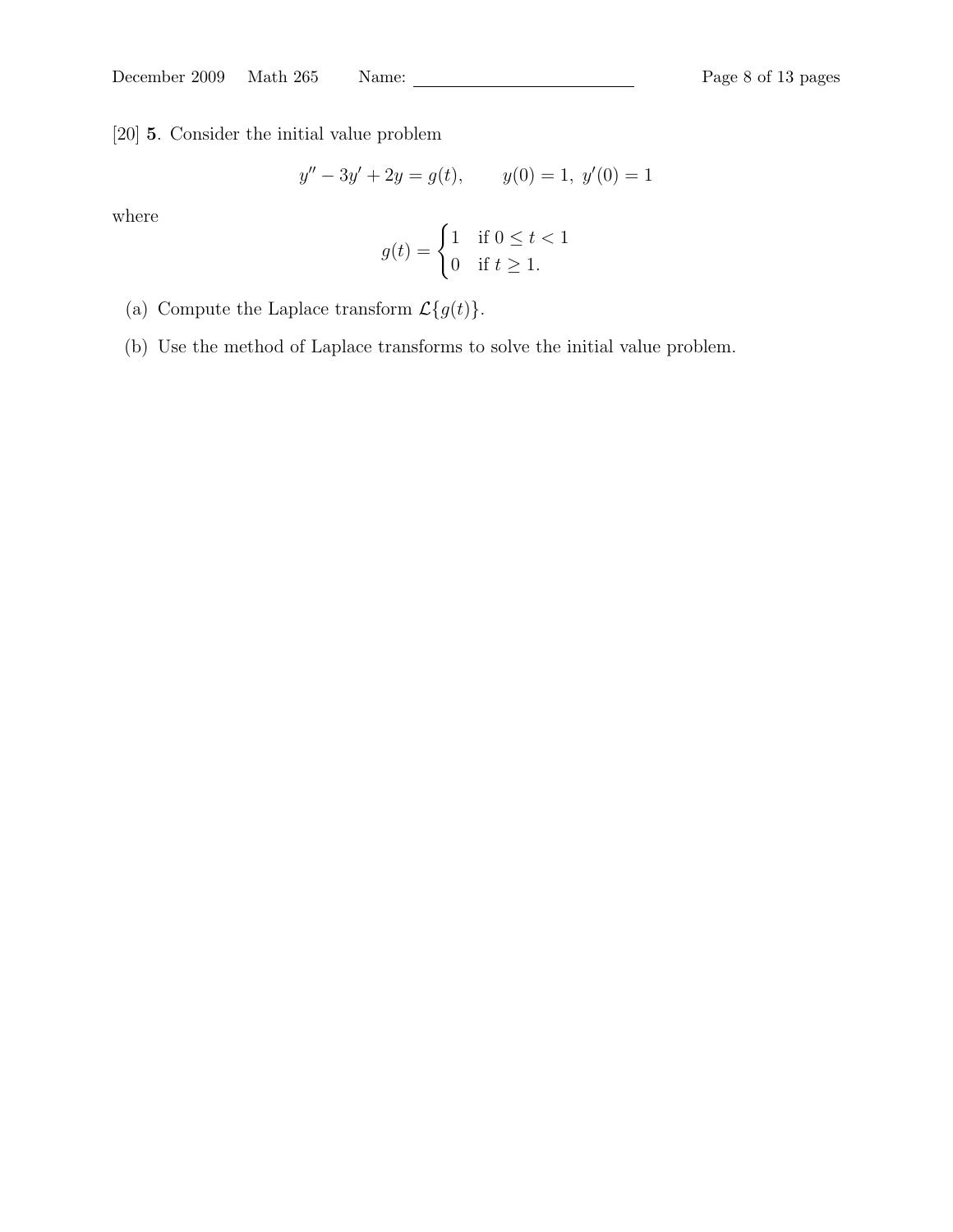December 2009 Math 265 Name: Page 9 of 13 pages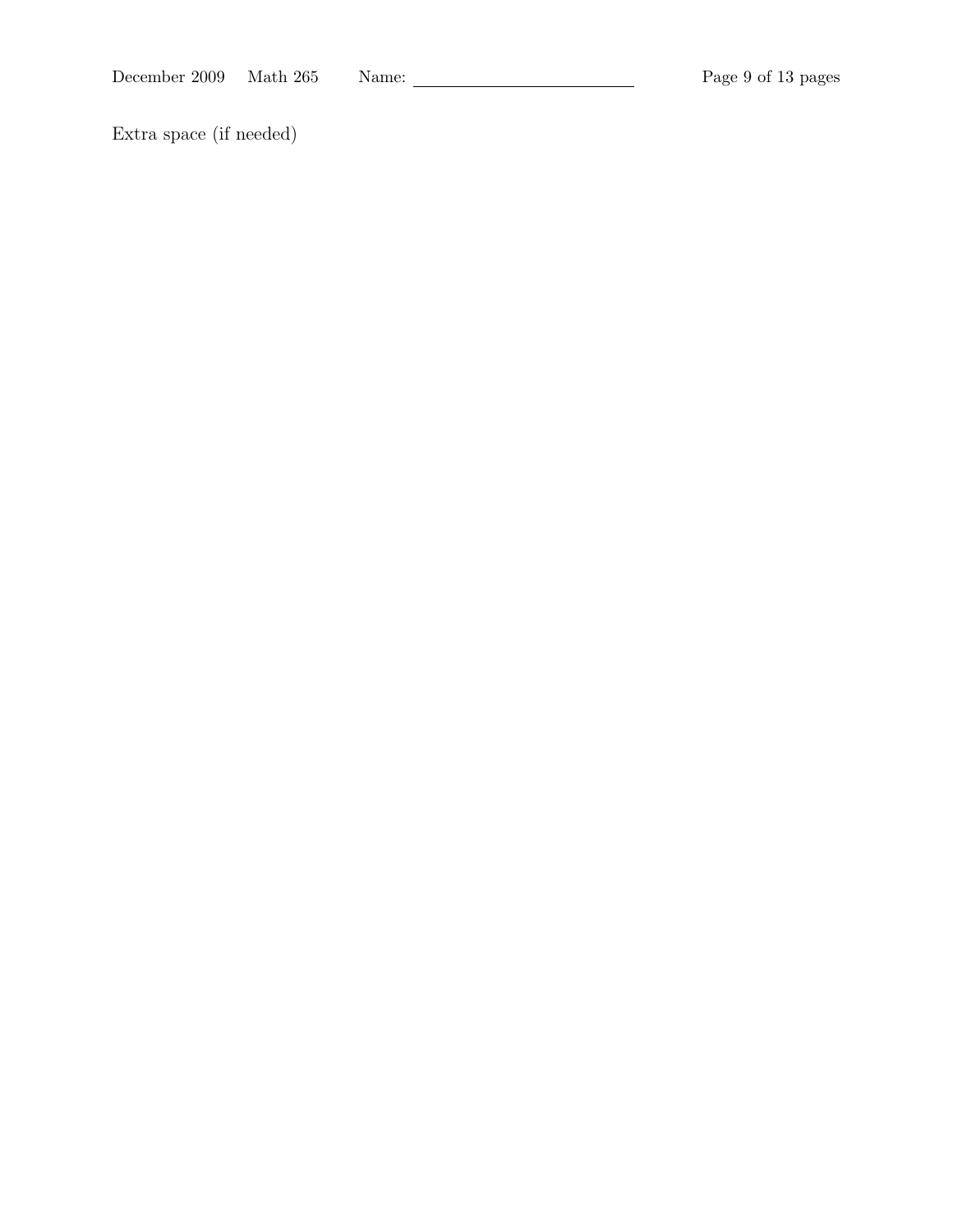[20] **6**. Consider the following  $2 \times 2$  matrix with real coefficients

$$
A = \left(\begin{array}{cc} 3 & 1 \\ 0 & a \end{array}\right),
$$

and consider the system of differential equations

$$
X'(t) = AX(t),\tag{1}
$$

where  $X(t) = \begin{pmatrix} x_1(t) \\ x_2(t) \end{pmatrix}$  $x_2(t)$  $\setminus$ .

- (a) Write the determinant  $|A \lambda I|$  in factored form and then find the eigenvalues  $\lambda_1$  and  $\lambda_2$  of the matrix A in terms of a.
- (b) In the case where  $a \neq 3$ , find the eigenvectors corresponding to  $\lambda_1$  and  $\lambda_2$ .
- (c) If  $a \neq 3$ , find two solutions  $X^{(1)}(t)$  and  $X^{(2)}(t)$ , in terms of a, so that  $\{X^{(1)}, X^{(2)}\}$ forms a fundamental set of solutions for (1).
- (d) Deduce the general solution of (1) in the case  $a \neq 3$ .
- (e) What is/are the eigenvalue(s) of A in the case where  $a = 3$ ? Find, in this case, fundamental solutions  $X^{(1)}(t)$  and  $X^{(2)}(t)$ , and then the general solution of (1).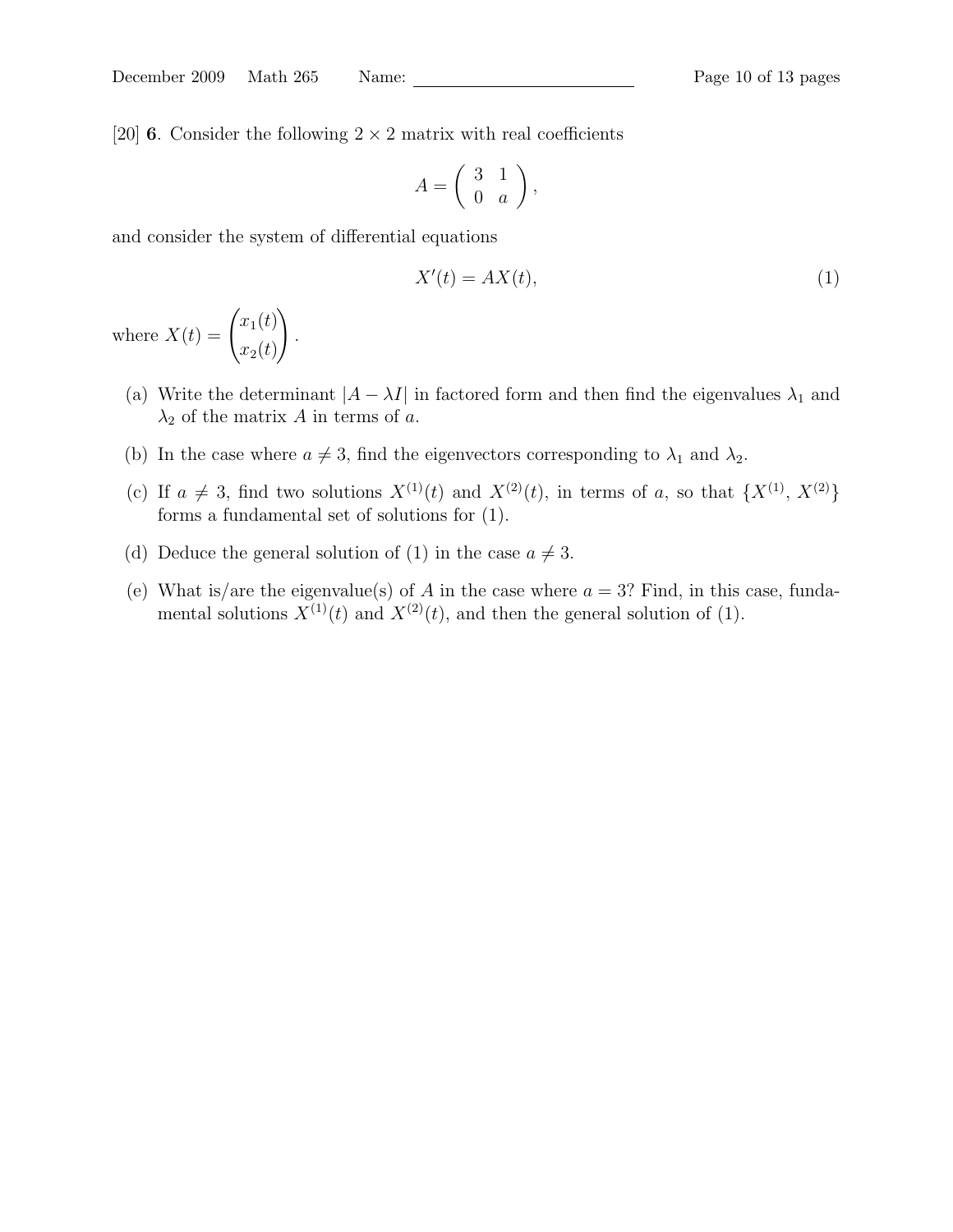December 2009 Math 265 Name: Page 11 of 13 pages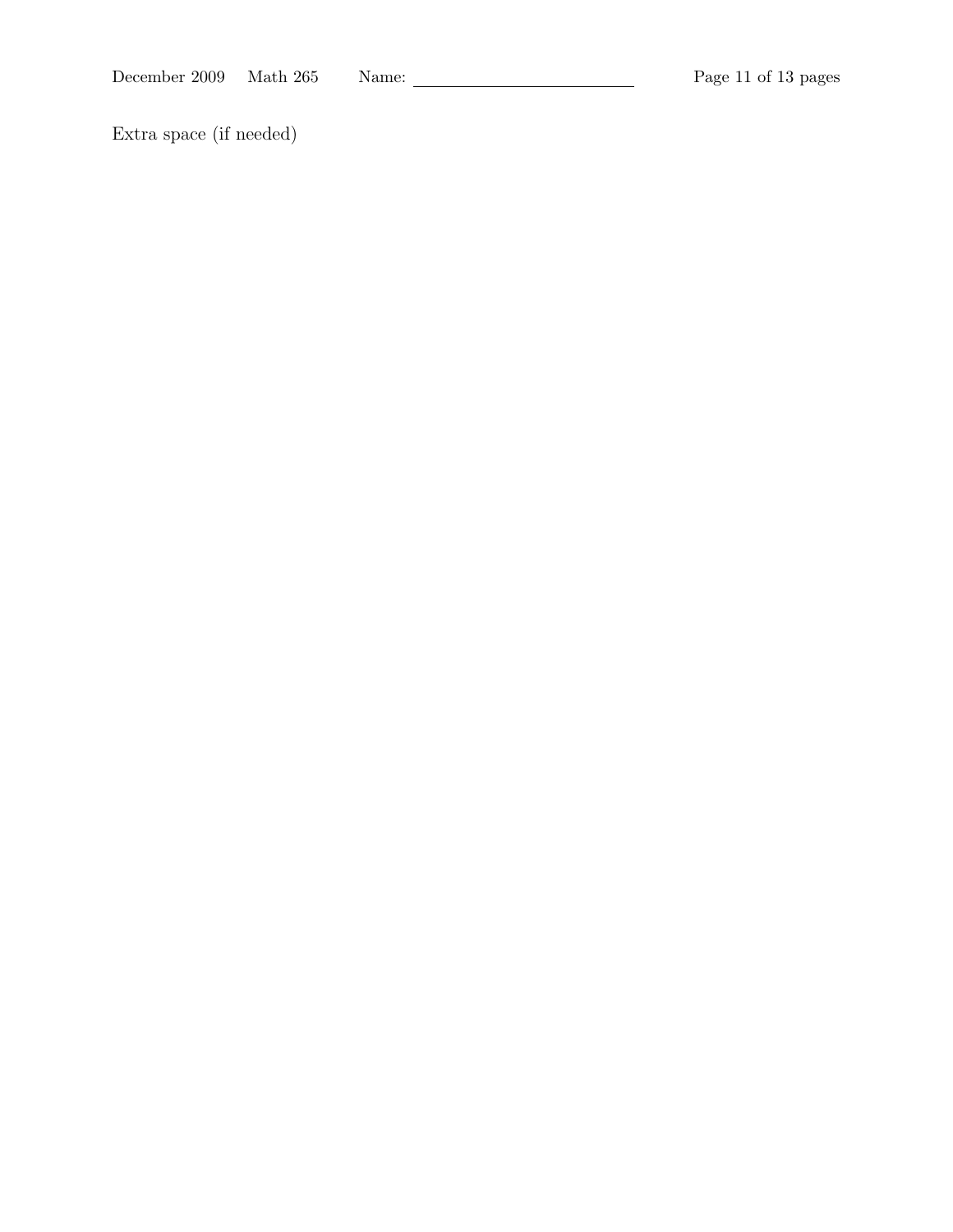- [15] **7**. Consider the differential equation  $y'' 4y' + 13y = 0$ .
- (a) Transform the above equation into a system of first order differential equations, and write it in matrix form  $X'(t) = AX(t)$ .
- (b) Find two real-valued solutions  $X^{(1)}(t)$  and  $X^{(2)}(t)$  that form a fundamental set of solutions to the system  $X' = AX$  from part (a). What is the general solution of the system?
- (c) Describe the behaviour of the solutions as  $t \to \infty$ .